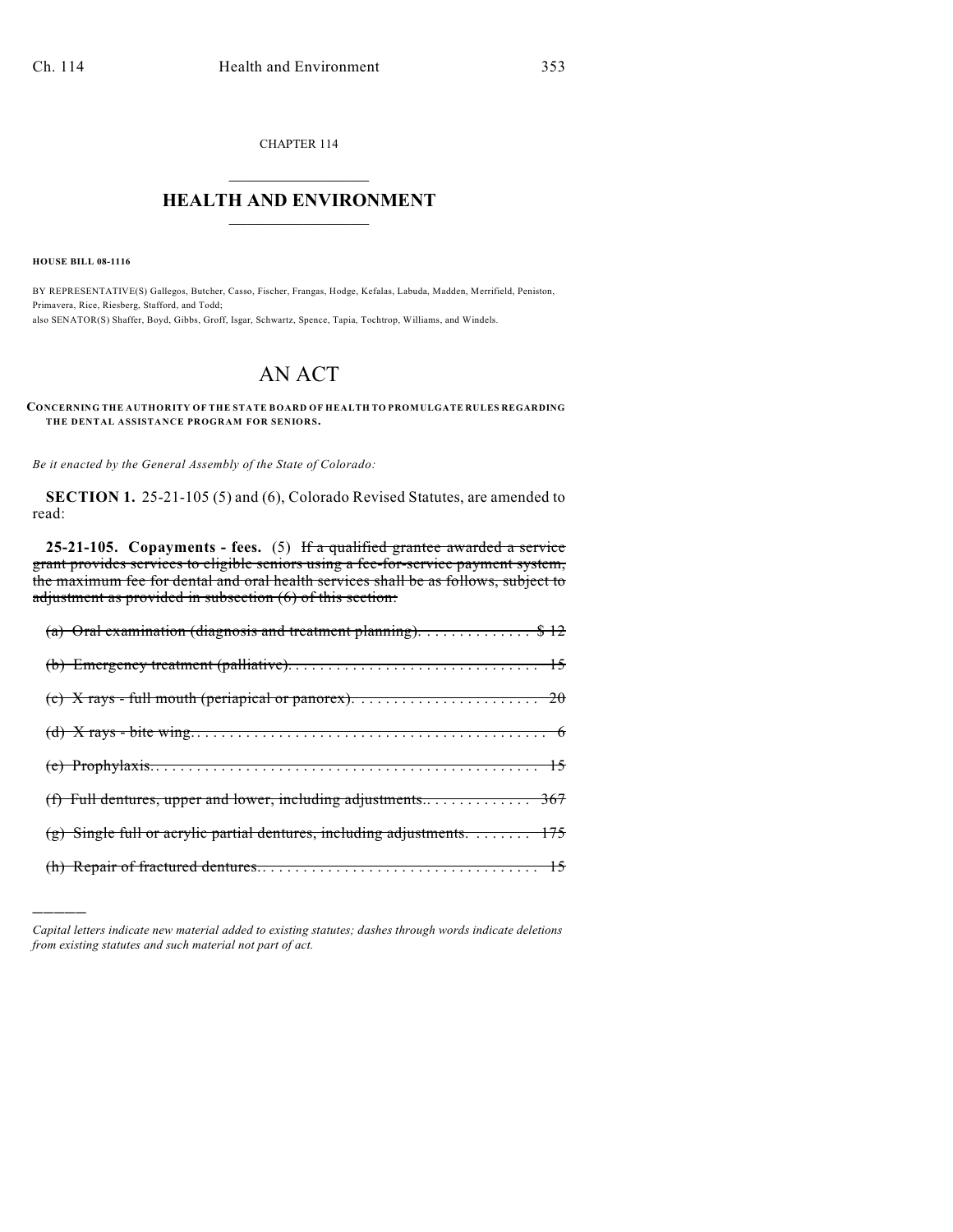| (j) Addition of a tooth to a partial denture to replace a natural tooth 25 |  |
|----------------------------------------------------------------------------|--|
|                                                                            |  |
|                                                                            |  |
|                                                                            |  |
|                                                                            |  |
|                                                                            |  |
|                                                                            |  |
|                                                                            |  |
|                                                                            |  |
|                                                                            |  |
|                                                                            |  |
|                                                                            |  |
|                                                                            |  |
|                                                                            |  |

(6) The maximum fee for each dental service listed in subsection  $(5)$  of this section shall be automatically increased or decreased on July 1 each year beginning July 1, 1980, to an amount which bears the same relationship to the maximum fee so listed as the Denver area consumer price index produced by the bureau of labor statistics of the United States department of labor for the month of January of a particular year bears to the said Denver area consumer price index for the month of January, 1979. Unless a recomputed maximum fee is an even dollar amount, the maximum fee shall be the next lowest even dollar figure THE STATE BOARD OF HEALTH CREATED IN SECTION 25-1-103 SHALL PROMULGATE RULES REGARDING ALLOWABLE PROCEDURES AND FEES PURSUANT TO THIS ARTICLE BASED UPON RECOMMENDATIONS OF THE DENTAL ADVISORY COMMITTEE CREATED IN SECTION 25-21-107.5. THE ALLOWABLE PROCEDURES FOR WHICH FEES MAY BE SET SHALL INCLUDE, BUT NOT BE LIMITED TO, ORAL EXAMINATION (DIAGNOSIS AND TREATMENT PLANNING); EMERGENCY TREATMENT (PALLIATIVE); X-RAYS - FULL MOUTH (PERIAPICAL OR PANOREX); X-RAYS - BITE WING; PROPHYLAXIS; FULL DENTURES, UPPER AND LOWER, INCLUDING ADJUSTMENTS; SINGLE, FULL, OR ACRYLIC PARTIAL DENTURES, INCLUDING ADJUSTMENTS; REPAIR OF FRACTURED DENTURES; REPLACEMENT OR REPAIR OF BROKEN TEETH; ADDITION OF TEETH TO A PARTIAL DENTURE TO REPLACE A NATURAL TOOTH; REPLACEMENT OF CLASP, CLASP INTACT; REPLACEMENT OF CLASP, NEW CLASP; REMOVAL OF PERMANENT TEETH; SURGICAL